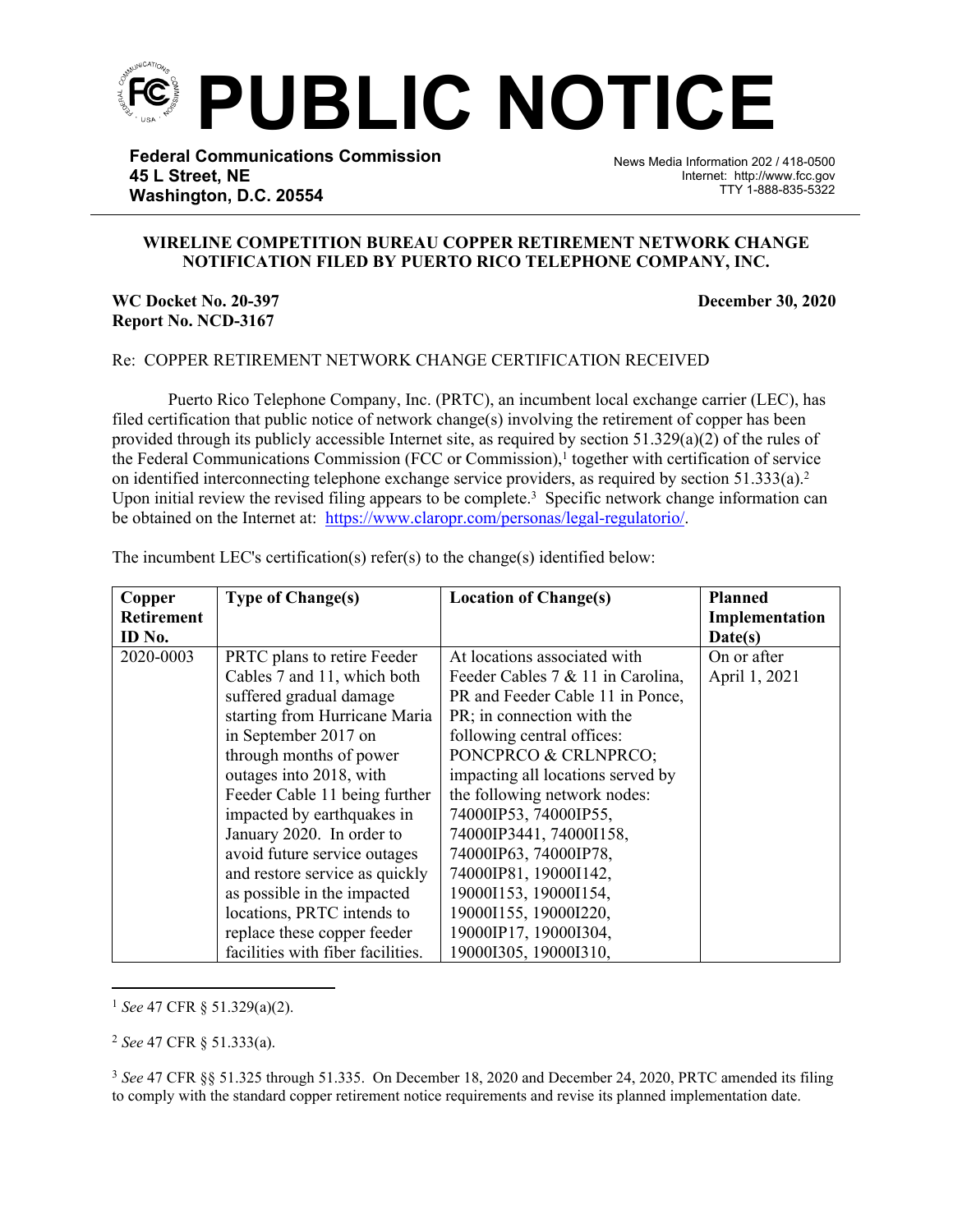| PRTC then plans to continue  | 19000IP31; at facilities associated |  |
|------------------------------|-------------------------------------|--|
| to provide services over its | with the address locations served   |  |
| existing fiber-to-the-home   | by these central offices and        |  |
| (FTTH) facilities where      | network nodes, as listed in Exhibit |  |
| deployed, and through video- | A to the notice under Public        |  |
| ready access devices         | Notice of Copper Retirement         |  |
| (VRADs) utilizing existing   | 2020-0003 (Amended) at              |  |
| last-mile copper loops.      | https://www.claropr.com/personas/   |  |
|                              | legal-regulatorio/.                 |  |

Incumbent LEC contact: Mario Barrera Chief Operations Officer PRTC 1513 Roosevelt Avenue Guaynabo, PR 00920 Phone: (787) 749-2087

An objection to an incumbent LEC's copper retirement notice may be filed by an information service provider or telecommunications service provider that directly interconnects with the incumbent LEC's network. Such objections must be filed with the Commission, and served on the incumbent LEC, no later than the ninth business day following the release of this Public Notice.<sup>4</sup> The effective implementation date(s) of network changes referenced in standard copper retirement notices are subject to the FCC public notice periods described under section  $51.333(b)(2)$ .<sup>5</sup> For purposes of computation of time when filing a petition for reconsideration, application for review, or petition for judicial review of the Commission's decision, the date of "public notice" shall be the later of 90 days after the release date of this Public Notice, or the release date of any further public notice or order announcing final action, as applicable. Should no petitions for reconsideration, applications for review, or petitions for judicial review be timely filed, the proceeding listed in this Public Notice shall be terminated, and the docket will be closed.

Information service providers and telecommunications service providers that directly interconnect with the incumbent LEC's network may file objections, and other interested parties may file comments, regarding this network change notice using the Internet by accessing the ECFS: [http://apps.fcc.gov/ecfs.](http://apps.fcc.gov/ecfs) Filers should follow the instructions provided on the Web site for submitting comments. Generally, only one copy of an electronic submission must be filed. In completing the transmittal screen, filers should include their full name, U.S. Postal Service mailing address, and the applicable docket number. Interested parties also may comment on this network change notice by sending an e-mail to [NetworkChange@fcc.gov.](mailto:NetworkChange@fcc.gov) The subject line of the e-mail must include the correct NCD Report Number or docket number in order for the comments to be considered in conjunction with this proceeding. All information submitted including names and addresses will be publicly available via the web.

<sup>4</sup> *See* 47 CFR § 51.333(c).

<sup>5</sup> *See* 47 CFR § 51.333(b)(2). In the absence of filed objections, a notice of copper retirement usually will be deemed final on the 90th day after the release of the Commission's public notice of the filing pursuant to section 51.333(b)(2). However, notice of copper retirement involving facilities that are not being used to provision services to any customers, usually will be deemed final on the 15th day after the release of the Commission's public notice of the filing. *Id*.